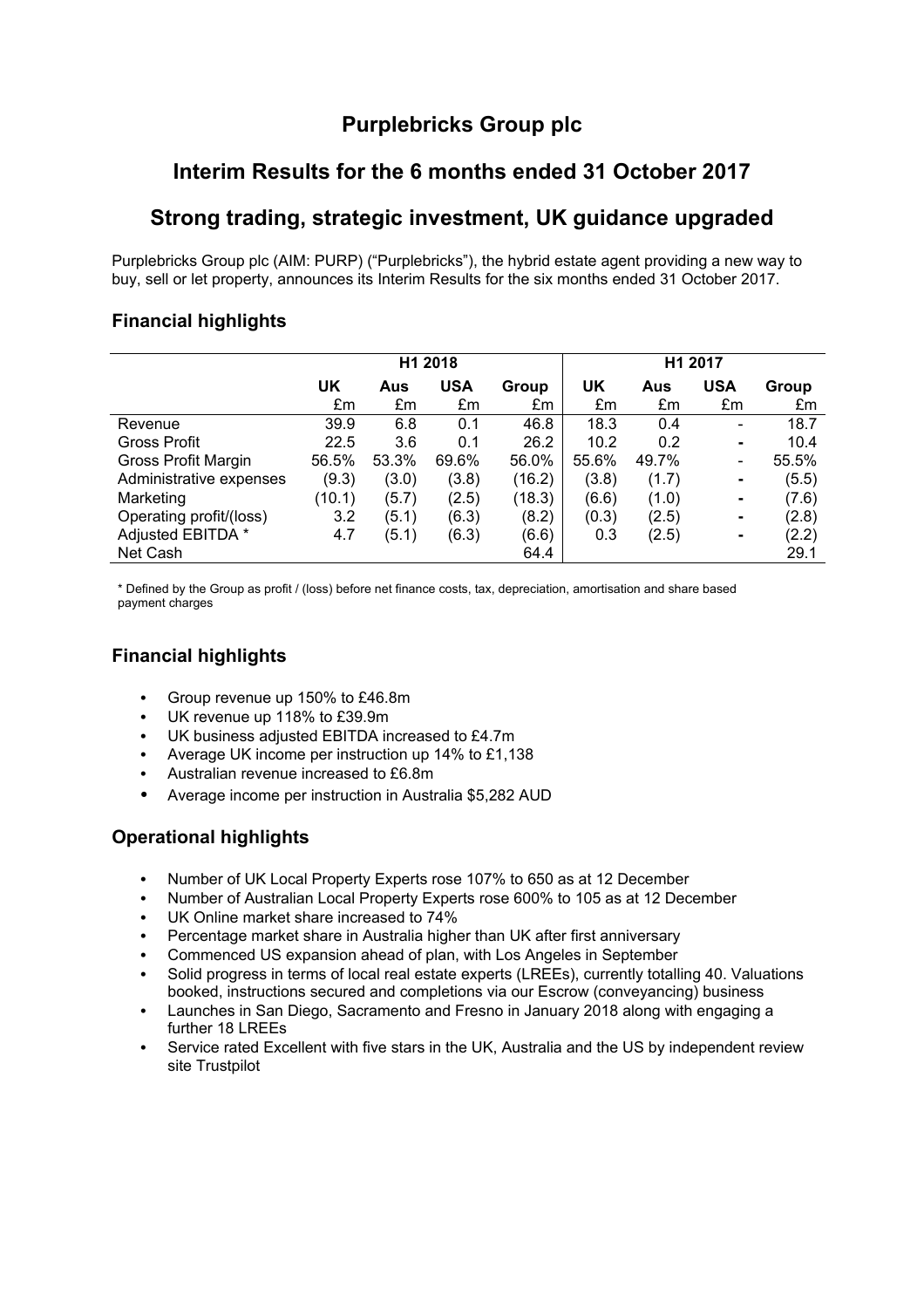## **Outlook**

- UK revenue guidance for the full year upgraded 5% from £80m to £84m reflecting a strong first half, recent investment in LPEs and infrastructure, to capitalise on momentum and further increase market share
- On-course to achieve full year revenue guidance of £12m in Australia

#### **Commenting on the results, Michael Bruce, Group CEO, said:**

*"We have had a great first half, with strong trading, significant strategic progress and substantial operational upgrades. The UK business continues its rapid top line growth, which is driving a strong increase in profits and margin expansion. We continue to win UK market share from traditional operators in what is a challenging market and consolidate our leading position with competing digital and hybrid offerings.*

*As a result of our continued success we have seen the highly customer engaged Post Sales Support team more than double, the Conveyancing Sales team grow by more than 80% and our Purplebricks Concierge team expanded, with a view to them covering the whole of the UK. We have also made considerable strategic investments in people to support both UK and global growth. Our team in the UK, excluding LPEs, is now 375 strong.*

*Our overseas expansion is progressing well with Australia on track, and the launch into the US in September ahead of schedule. While it is very early days we are greatly encouraged by the initial response from customers and the quality of applicants looking to be Local Real Estate Experts. We are pleased with our progress to date, confident in our future, and as a result upgrade our UK full year revenue guidance by 5% from £80m to £84m."*

The Company will be holding an analyst meeting today at 9:30am in London. Please contact Gemma Mountford on (+44 020 7457 2020 – gemma.mountford@instinctif.com) for details. There will also be a live webcast of the analyst meeting – see link below:

http://webcasting.brrmedia.co.uk/broadcast/5a2a9c7e758e796a8ac08e5e

For further information, please contact:

| <b>Purplebricks</b><br>Michael Bruce, James Davies                      | +44 (0) 20 7457 2020 |
|-------------------------------------------------------------------------|----------------------|
| <b>Zeus Capital (NOMAD)</b><br>Nicholas How, Benjamin Robertson         | +44 (0) 20 3829 5000 |
| <b>Peel Hunt (Broker)</b><br>Dan Webster, George Sellar                 | +44 (0) 20 7418 8900 |
| <b>Investec Bank (Broker)</b><br>Keith Anderson, Carlton Nelson         | +44 (0) 20 7597 5970 |
| <b>Instinctif Partners</b><br>David Simonson, Mark Reed, George Yeomans | +44 (0) 20 7457 2020 |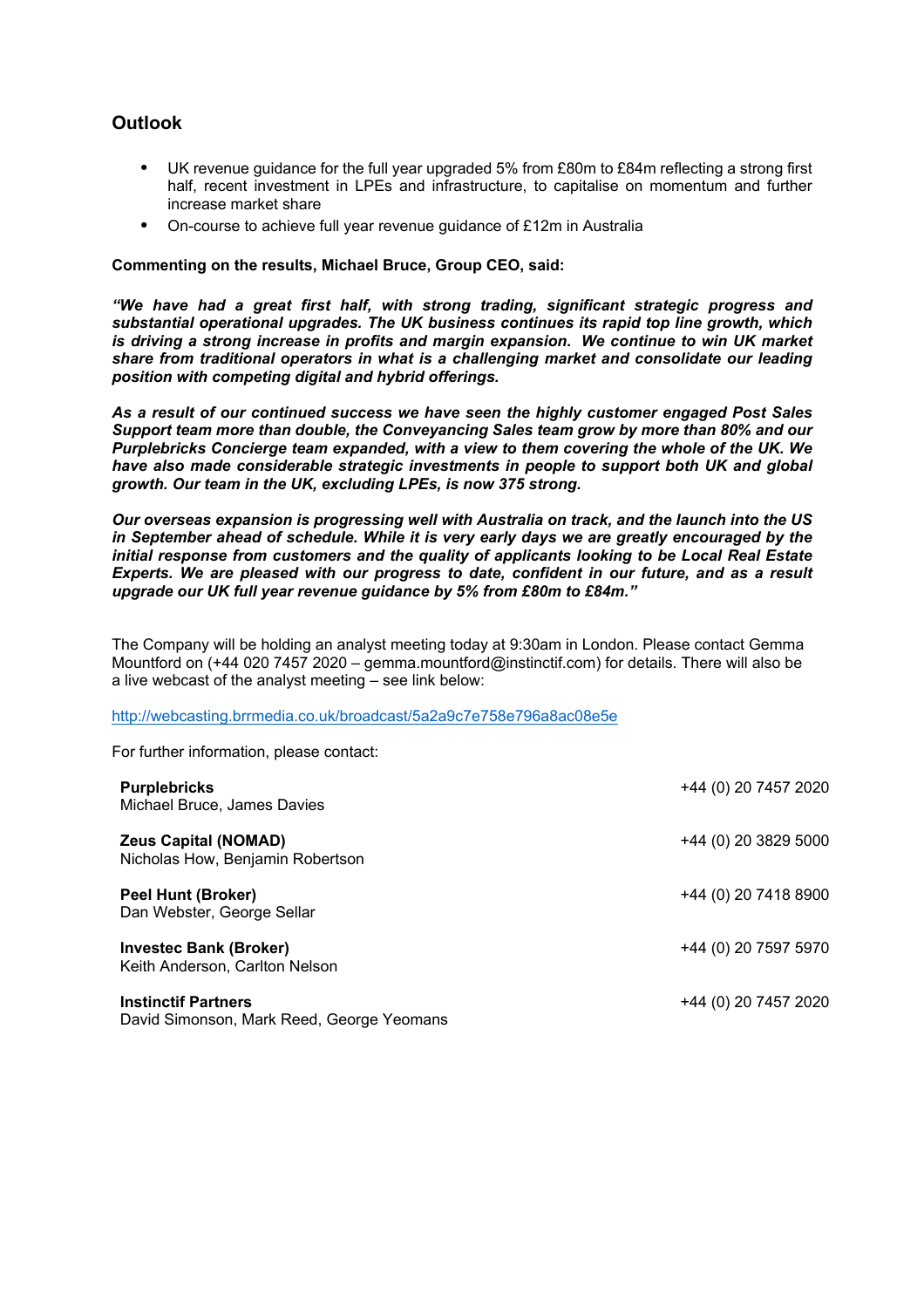### **Summary**

We are pleased to report further strong progress across the business. In just three and half years Purplebricks has led fundamental and permanent change in the estate agency market. Whilst it has been an extremely challenging period for the industry as a whole with increased competition, the impact of technology, stamp duty changes and wider macro-economic pressures, Purplebricks has been able to outperform its peers, delivering rapid growth and market share gains.

Sales momentum continues to be strong, with Group sales growth of 150% in the half year. Not only is the UK business retaining its growth trajectory, with sales increasing 118% year-on-year, Australia, which has just passed its one year launch anniversary, has also generated £6.8m (\$11.3m AUD) of instruction fees in the period, compared with just £0.4m in the prior year. Growing awareness and understanding of the Purplebricks' offering, an increasingly local service provided by our growing network of LPEs, coupled with our expanding and maturing infrastructure is driving valuation enquiries, which are converting to new instructions and, as a result, higher revenues.

In the UK we sold and completed on £4.6bn of property, with a further £3.8bn in the pipeline. The UK business continues to scale up, reporting an adjusted EBITDA profit of £4.7m (FY17: £0.3m) and an operating profit of £3.2m. The increase in profitability has been achieved through a combination of strong top-line growth and continued operational leverage and follows a £3.5m planned step-up in marketing investment in the period. In this period we have invested further in infrastructure for growth and operational technology.

Our Australian business is progressing well, having recently completed its first full year since launching in September 2016. Since launch we have sold and completed on \$1.1bn AUD of property. We are expanding our Australian management team and building further infrastructure for growth. We currently have 105 Local Property Experts across five states. We are fast building a brand, with unprompted brand awareness reaching 10%, a level which it took the UK two years to reach. Our aim is to replicate the success that Purplebricks is having in the UK.

Whilst it was a bold decision to enter the \$70bn US market, we continue to believe that there is a substantial opportunity in a market where the average commission is between 5% and 6%. We are looking to modernise the US market, as we have done successfully in the UK and are doing in Australia.

The launch went to plan, ahead of time and within expected budget. Although it is early days, initial indications from the first few weeks of trading are encouraging. Since launching our successful "real misery" advertising campaign we have seen increasing web visits, valuations, listings and sales. We have already seen the model work end-to-end from advertising to listing and right through to legal completion of sales via our US escrow business.

We currently have 40 Local Real Estate Experts operating in our launch regions of the Los Angeles designated market area (DMA). We expect to have around 55 LREEs going into the New Year when we launch into Fresno, Sacramento and San Diego.

It is testament to the strength and cash generative nature of the model that net cash at 31 October 2017 is £64.4m despite our continued cash investment in both Australia and the US. This compares to net cash of circa £71.3m at April 2017 year end.

The fast growth in the business and the launch into the US market has been achieved whilst maintaining a high quality service for customers. This is not only evidenced by well over 32,000 UK reviews and 1,500 reviews in Australia on independent review site Trustpilot, but also a net promoter score ("NPS") of +78 which compares to brands like Disney and Amazon. We will also be extending the review choice for our customers to include the highly respected review site Feefo, with our agreed partnership due to go live early in 2018.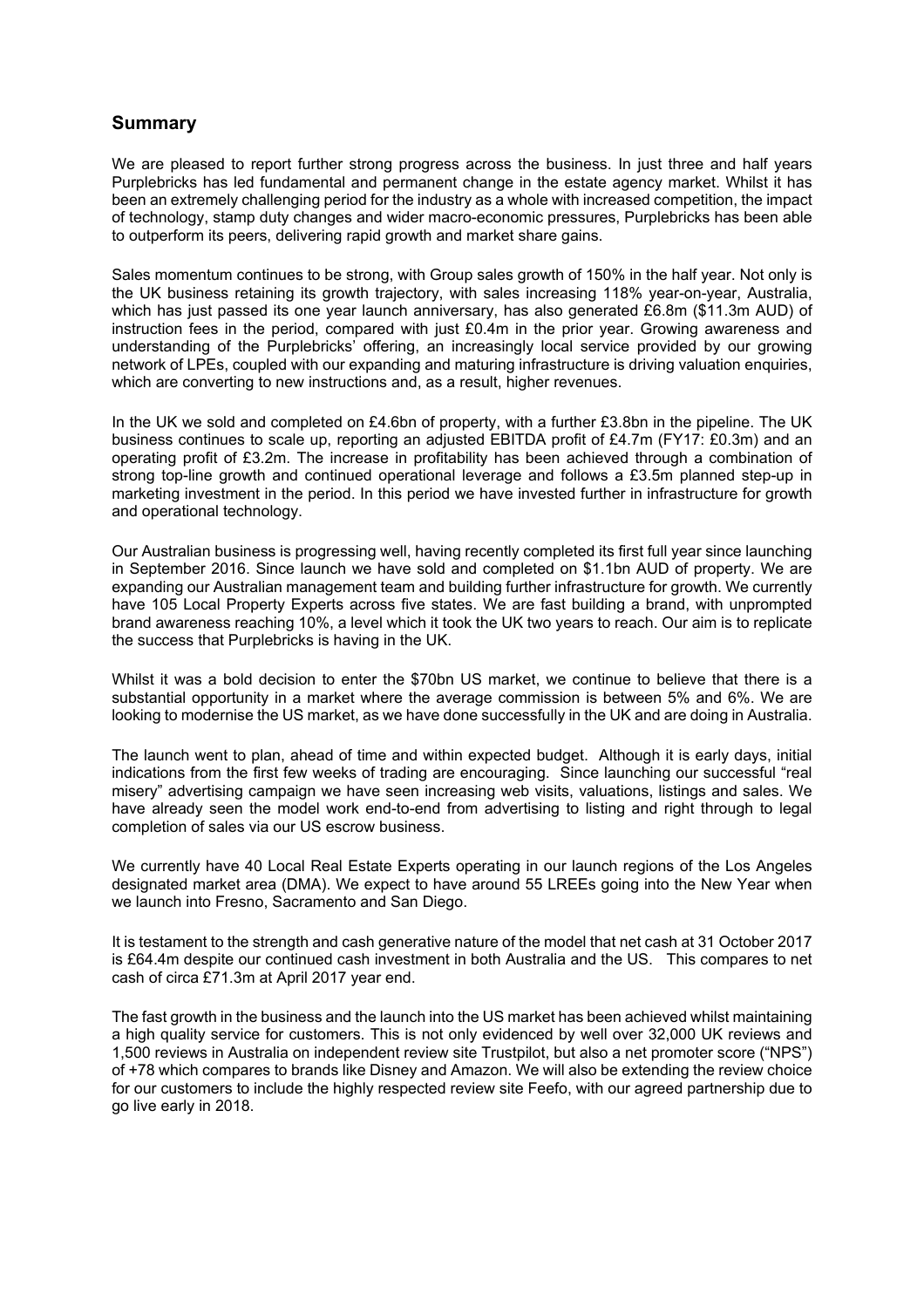### **Increasing our footprint of LPEs across the UK**

We currently have 650 UK Local Property Experts which is an increase of 107% on the same period last year. We will recruit further in the new year as required to meet the growing demand in the spring market. In addition, we have 58 UK Local Lettings Experts which is an increase of 287% on the same period last year. We are seeing no let-up in our ability to attract and retain talented and highly experienced agents, with many increasingly converting to the growing strength of the hybrid offering against a backdrop of structural and cyclical industry change.

As we grow our LPE network across the country, not only are we further raising awareness of the Purplebricks' brand and our hybrid offering, but we are able to continue to provide our customers with an increasingly 'ultra-local' service. This can only be to the benefit of customers and the business.

### **Building on our market leading technology**

Bringing together first class LPEs and industry leading technology is the foundation upon which the Purplebricks' business has been created. We are very proud of our technology and indeed the work we are doing to introduce new and innovative features that set us apart from everyone else in the industry.

Technology can play a key part in our strategy of creating longer lifetime relationships with our customers. It can help to keep them engaged with the brand through wider products and services and with simple yet innovative ways of making their lives easier, more convenient and informed.

We are focusing on user experience and how we can reduce friction in every interaction with our service offering. Whilst marginal gains can make a material impact on performance it can also result in a vastly improved experience for our customers. We benefit from an enormous amount of customer intelligence and are constantly testing, challenging and evolving. The advanced features introduced for our US launch are being migrated into the UK and Australia.

The Purplebricks App for sellers and buyers has had a number of upgrades and new features and will play an increasingly important role in delivering a seamless, superior service for our customers. It is making the whole process even more integrated, convenient, effective and transparent. It has taken the experience for a buyer to a new level. Users can now book valuations, arrange viewings, give feedback, make offers, negotiate offers, agree sales, communicate with the seller and get access to information on the process. We have already revolutionised the way sellers and buyers communicate throughout the process and are building on the work we have started.

We continue to develop new ways to leverage our technology platform and data to grow ancillary revenues. There are smarter, more effective ways of selling some products and services with the use of our technology platform such as Rightmove Premium Listings.

We now have over 80 full time developers across the UK, Australia and the US and continue to increase our technology team. As a result Purplebricks is starting to become a hub of technical interest for developers across the UK.

## **Creating engaging marketing and advertising**

Investment in marketing and advertising has always been a central element of the Purplebricks' strategy. We continue to work hard to grow our brand and in less than three years the progress has been outstanding. Ed Hughes (UK Marketing Director), continues to drive our brand messaging, engagement and performance in the UK, supported by James Kydd (Director of Marketing).

Our new CMO in Australia, Matt Simmons, is starting to make headway whilst Joby Russell returns to the UK to lead our strategy of creating longer lifetime relationships with customers. Jonathan Adler leads our marketing charge in the US and is building a highly experienced team for design, user experience, digital and social and PR. We are privileged and proud to have such an array of highly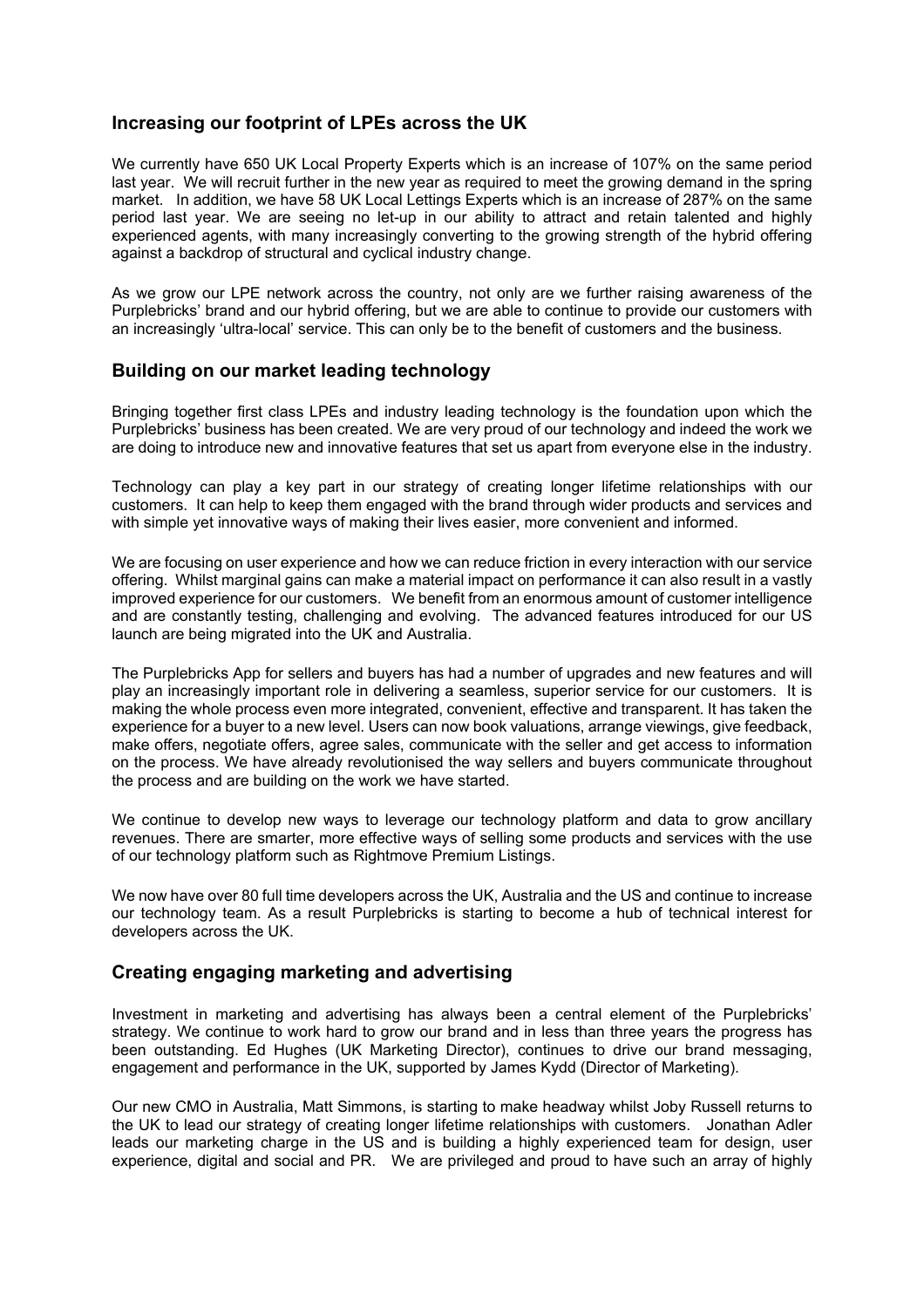experienced marketing professionals working collaboratively on consumer engagement and growing our brand worldwide.

We are due to release new TV and radio commercials on Boxing Day and are in the process of working on website upgrades and changes to our flows and processes. We will be concentrating on taking our brand awareness and over 2.9m monthly web visits and turning them into increased opportunities for the growth of the business.

According to the latest research by The Nursery, one of the leading independent research and planning agencies, Purplebricks has industry leading spontaneous brand awareness, which has grown to 37%, 17% above that of Rightmove, from people looking to sell their property. Within its competitive set, which includes the property portals and traditional leading high street agents, Purplebricks has the highest prompted brand awareness. In tandem with the increase in awareness is an increase in the understanding of the Purplebricks' proposition by consumers.

Our above-the-line marketing is complemented by brand and generic pay-per-click activity which is predominantly provided by Google, Facebook and Bing. We are also looking at better ways of using social media in a targeted way to drive more activity amongst sellers.

We continue to drive efficiencies in our valuation conversion funnel and to analyse trends amongst our database of hundreds of thousands of sellers and buyers in order to ensure that our key messages are resonating with consumers. We have dedicated, first class conversion specialists who are making big strides in simplifying processes and introducing more engaging and persuasive information to help people book a valuation. We are working on many new features that are due to be released shortly with the aim of taking more of our site visitors and turning them into customers.

Email marketing will start to play a growing role in our wider strategy, concentrating on how we engage with customers through email, reports and processes and indeed how we might engage, inform and convert people into customers and subsequently customers into taking greater advantage of our wider services. This will further advance our marketing and communications strategy.

# **Post-Sales Support**

We are proud of the full service estate agency experience we give to our customers. We have grown our team of people who support our customers through the journey from sale agreed to completion by over 207% in the last year to 45. They offer a specialist and dedicated service to customers where any issues arise that could impact the sale that has been agreed and supplement, rather than replace, the ongoing support provided by the LPEs. They are pro-active when presented with any issues or problems and have had a substantial amount of positive feedback from customers. We will continue to grow our post-sales support teams as the number of agreed sales increase.

## **Growing our customer service and Data Sales Unit**

Our customer service and data sales teams have grown to 12 people in the UK and 3 in Australia. They are engaging with buyers, sellers and viewers. As part of our strategy to increase valuations and drive down the cost per acquisition, we will continue to develop our Data Sales Unit. We generate thousands of data points daily as people register with Purplebricks, arrange a viewing, make offers and agree sales. We continue to increase our revenue generating opportunities from data and, as our people develop and move into dedicated product and service streams, we expect to see the unit continue to make a significant contribution.

### **Sellers Concierge**

We currently have a dedicated team in the UK who communicate with our customers regularly to review their marketing to ensure we continue to provide a first class service and to help and support moving properties from "for sale" to "sale agreed". This team has estate agency experience and has had positive reviews from customers who have interacted with them. The team has made a significant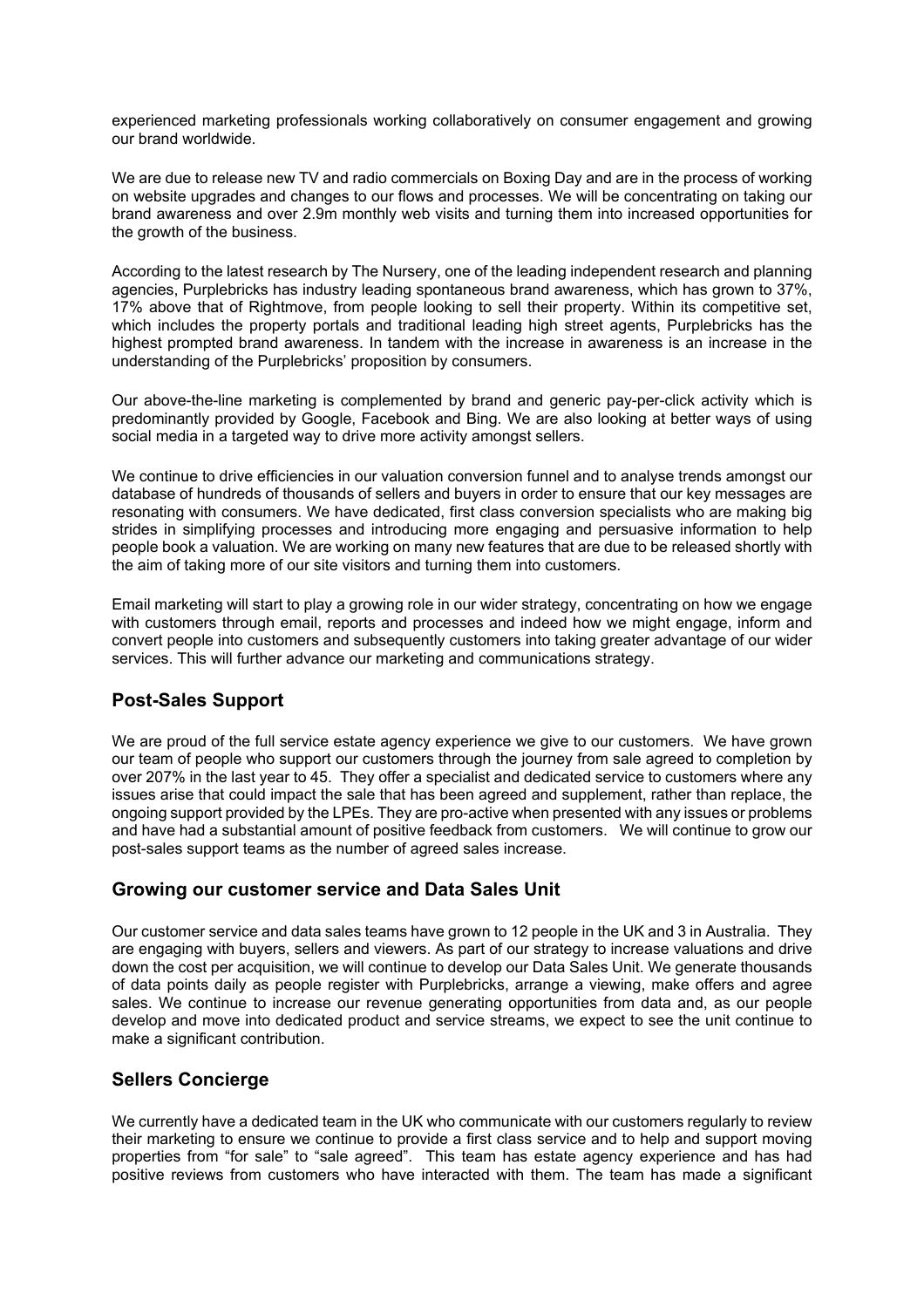difference to our performance and we will continue to grow this team to cover all areas of the UK. They are currently supporting 50% of our regions and it is our objective to cover all regions of the UK by the year end. Due to the success of our sellers' concierge service we have recently introduced it into Australia and we intend to do the same in the US as we scale.

### **Investing in supporting infrastructure to support UK and global growth**

We have invested in back office and other important supporting functions to facilitate growth both in the UK and globally. This includes improving and globalising the finance systems, finance personnel, IT infrastructure and security along with the legal and compliance function.

### **Growing our Lettings business**

The lettings business comprised 8% of the revenue in H1 18, up from 5% during the last financial year. Tenant fees remain a minor part of this revenue stream. The integration of BFL Property Management Limited is now complete and we are seeing the benefits of scale on the overall lettings portfolio. Both the underlying lettings business and the acquired portfolio are performing in line with expectations set at the start of the year.

### **Introducing new products and services**

Our model of combining people and technology places us in the best possible position to be in the right place at the right time. As a result we want to be able to offer customers relevant additional products and services that complement their journey of selling, buying or letting.

We continue to look at new and smarter ways of supporting our customers with much more convenient, easily accessible, stress-free and cost-effective products and services. We will add new products and services once we are satisfied that they add value for our customers and will be delivered with the Purplebricks' culture and ethos. We want to create lifetime value for our customers and everything we do as part of our strategy is working towards this. We have recently given the full time responsibility of driving this objective to Joby Russell who has been with Purplebricks for a number of years. He was the CMO in the UK before going to Australia and has recently returned to the UK, having built up an experienced team and installed his replacement.

## **Growing the Purplebricks' brand across Australia**

Our progress in Australia has been exciting and encouraging. Our market share in Australia is greater than our market share was in the UK at the same time in its evolution. We are across the five key states, New South Wales, Victoria, Queensland, South Australia and Western Australia.

Purplebricks charges a flat sales fee of £2,708 (\$4,500AUD) everywhere other than New South Wales where we charge £3,309 (\$5,500 AUD) which includes professional photography, marketing and advertising on platforms Domain.com.au and RealEstate.com.au, as well as the Purplebricks Australia website. While Australian pricing is above that of the UK the overall percentage saving for customers is broadly similar.

Given the role of auctions in the Australian property market, Purplebricks offers an additional auction facility with a small top-up fee, which includes an auctioneer and all viewings held by a Local Property Expert or their experienced Viewing Assistant.

The brand is growing in Australia:

- Market share greater than that of the UK after first year
- Over 105 Local Property Experts
- 3rd most well-known estate agency brand after first year
- Spontaneous awareness: 10% after one year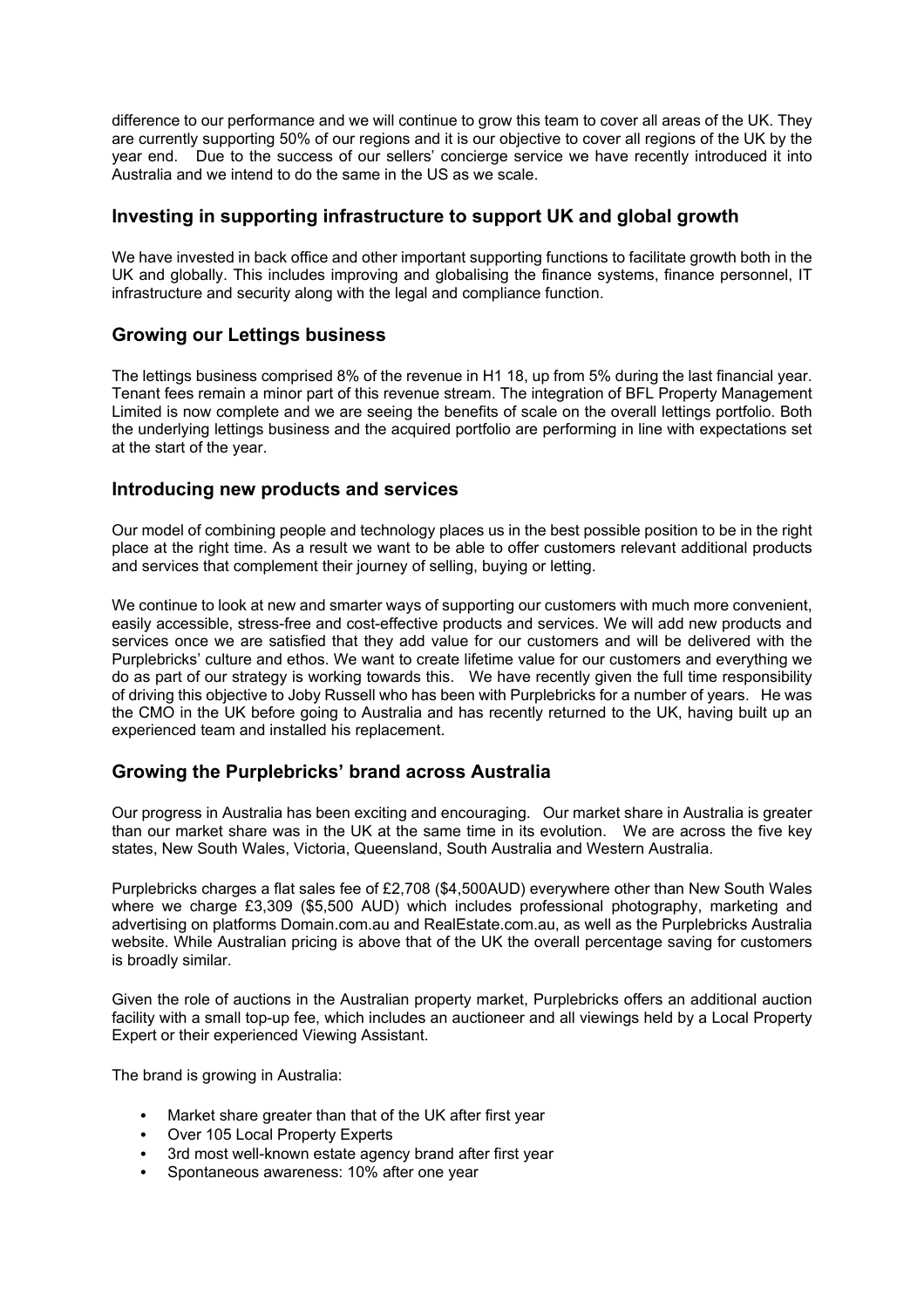- Prompted awareness: 74%
- Brand familiarity: 40%
- Over 1,500 customer reviews on Trustpilot. Rated excellent with a score of 9.5
- Over 50% of consumers actively choosing to take upgraded marketing

We are confident that we can continue to build on our success in Australia.

### **Our culture is our business**

Our people create our culture, and our technology and our people deliver it. As a starting point the founders wanted to create a Purplebricks that cared about its people, that had a progressive and fun working environment and, as a consequence, our people would care about our customers, our brand and our business and that they could grow personally and professionally. We have achieved these founding principles to date and continue to ensure that the same principles are applied as we continue to scale upwards.

Following our stock market listing, over 350 of our LPEs and a large number of employees have been awarded share options in Purplebricks Group plc that will vest in part each year and in full over the coming years. We intend to extend the awarding of share options to more LPEs' businesses and employees with the objective of everyone having some form of equity based reward for their efforts in growing our business into the future in accordance with our Admission Document.

We have created strong brand advocacy within our growing business and among our customers. We work in a progressive and fun environment where, despite a strong desire to grow their business, our people have a tremendous degree of camaraderie, togetherness and a collective brand advocacy that is extremely hard to replicate. The foundations begin for everyone with the recruitment programme and training methodology and continue throughout the heart of the business.

#### **Financial review**

This is the first financial period where we have reported results for three countries. The UK has generated £4.7m of adjusted EBITDA, the Australian business reached its first anniversary during the period and we launched in the US. Total Group revenue in the six months grew by 150% year-on-year to £46.8m (H1 FY17: £18.7m). In the UK revenue increased 118% to £39.9m and in Australia revenue has increased sixteen-fold to £6.8m, reflecting the further growth and market share gains in both countries. Both of these countries are benefitting from national scale, a wider network of LPEs, an increasingly established operational network and tried and tested efficient marketing machines. During the period the average fee per instruction was £1,138 (exc. VAT) in the UK and £3,145 (exc. VAT) in Australia, up 14% and 21% respectively when compared to the same period last year.

Group gross profit in the period was £26.2m (H1 FY17: £10.4m), a year-on-year increase of 152%. Gross margin in the period was marginally higher at 56%. This is despite the stage of maturity of the Australian business which is currently a drag on gross profit margin. UK gross profit increased by 121% to £22.5m representing a margin of 56.5%, 80bps higher than the prior period. This increase is due to a successful shift in the proportion of higher margin ancillary revenue, along with an increase in the proportion of London instructions at the higher price point.

Group administrative expenses have increased by £10.7m, which represents launch costs in the US, a full six months of being operational in Australia, along with a stepped increase of £5.5m in the UK. The investment in the UK includes improving and globalising the finance systems, finance personnel, IT infrastructure and security along with the legal and compliance function to ensure the business has sufficient foundations for the future.

Marketing has also increased by 138% relative to a revenue increase of 150%. This is skewed by the US launch and the establishment of the Australian business. In the UK, marketing increased by 53% relative to a revenue increase of 118%. The efficiency of the UK marketing programme continues with cost per instruction continuing to fall.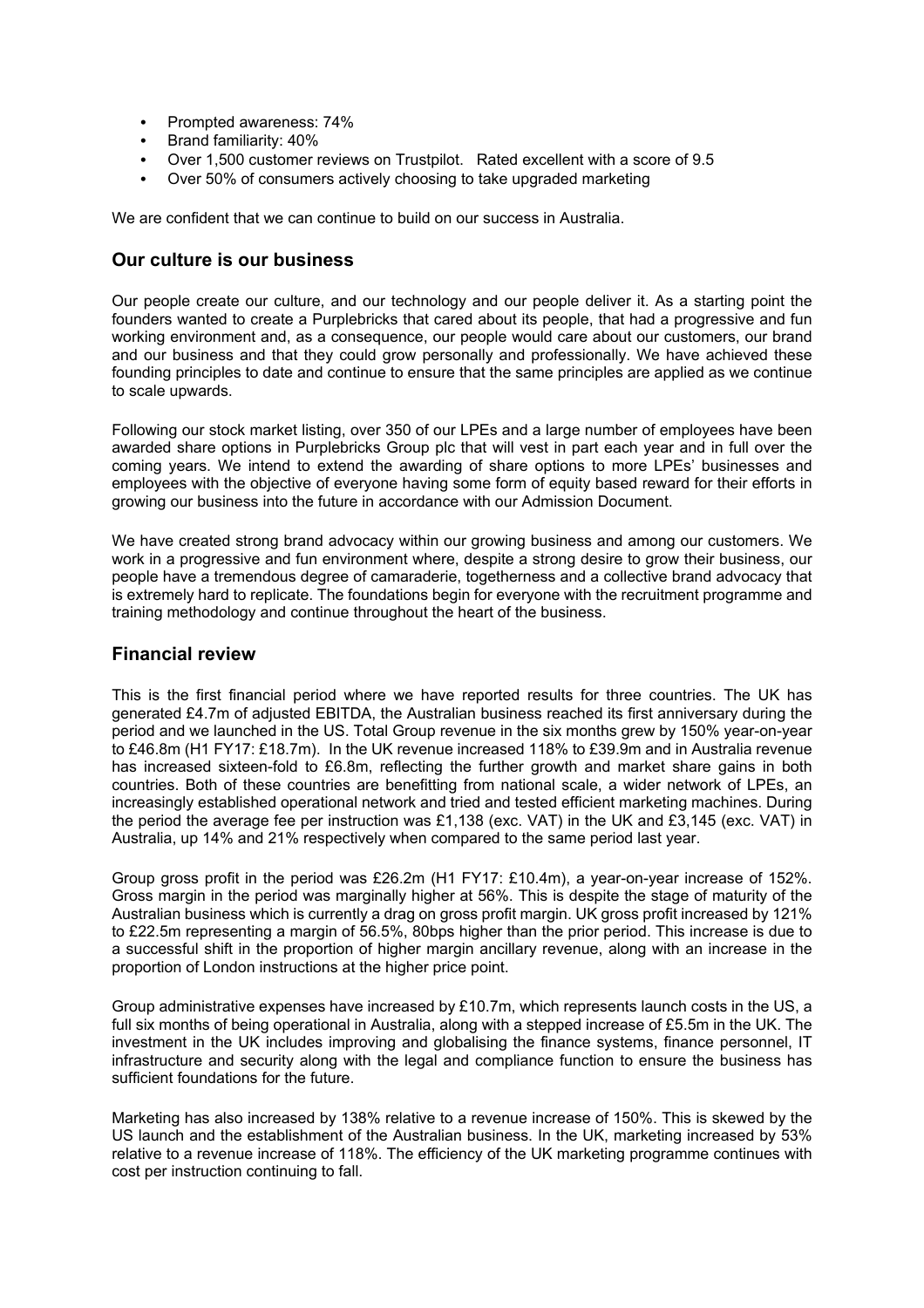Group earnings remain negative due to the early stage of growth in Australia and also the recent investment in the US launch. However, the UK business was launched three and a half years ago and has delivered £4.7m of adjusted EBITDA in the period, an increase of £4.4m. The UK business also reported an operating profit of £3.2m for the period, compared with an operating loss of £0.3m last year.

As at the 31 October 2017 the Group had a net cash balance of £64.4m.

### **Current trading & outlook**

The second half of the year has started well, notwithstanding the ongoing industry headwinds in the UK. We have planned for the important UK spring market with a coordinated step–up in team, infrastructure and marketing. Our LPE recruitment has been first half weighted, reaching 650 LPEs in December, representing a year-on-year increase of 107%. Team and infrastructure has also benefitted from a first half weighted £5.5m step-up investment, in order to strengthen and capitalise on our leading position by building up our operational and support infrastructure to provide solid foundations for further market share growth.

Aligned with our investment in team and infrastructure is the launch of new UK marketing initiatives from Boxing Day, targeting the spring market. As in the prior year and the first half of this year, we plan to invest more in marketing in the coming months to capitalise on current market conditions with the objective of building upon our leading position in the UK as quickly and effectively as possible. This strategy is tried and tested and has generated attractive returns on investment, including a reduction in customer acquisition costs.

Australia continues to progress well and in just over one year since launch we operate across all five states. During this period Australia has tracked favourably against the UK at the same time in its evolution. Looking ahead, while there are not the same seasonal patterns as the UK, current trading momentum has continued.

The KPIs we have used to assess the success of the UK and Australia are showing early encouraging signs for the US business. As a result, we are announcing our plans to launch into the second batch of regions, including San Diego, Fresno and Sacramento in January along with the recruitment of a further 18 LREEs. Our total LREE footprint in the US is fast approaching 60 less than three months after the launch.

We enter the second half of our financial year in a strong position with significantly increased LPE capacity, substantial growth in brand awareness along with record instructions and revenue growth. With the continued trading momentum, additional marketing spend in the second half of up to £3m over the first half investment and based on the historic first/second half revenue splits, we upgrade our full year UK revenue guidance by 5% from £80m to £84m in the UK. We reaffirm full year revenue guidance of £12m for Australia. Depending on the speed of payback, the benefits of this additional marketing spend may not be fully recovered by the end of our financial year in April but will position us well through 2018. We remain confident in our future.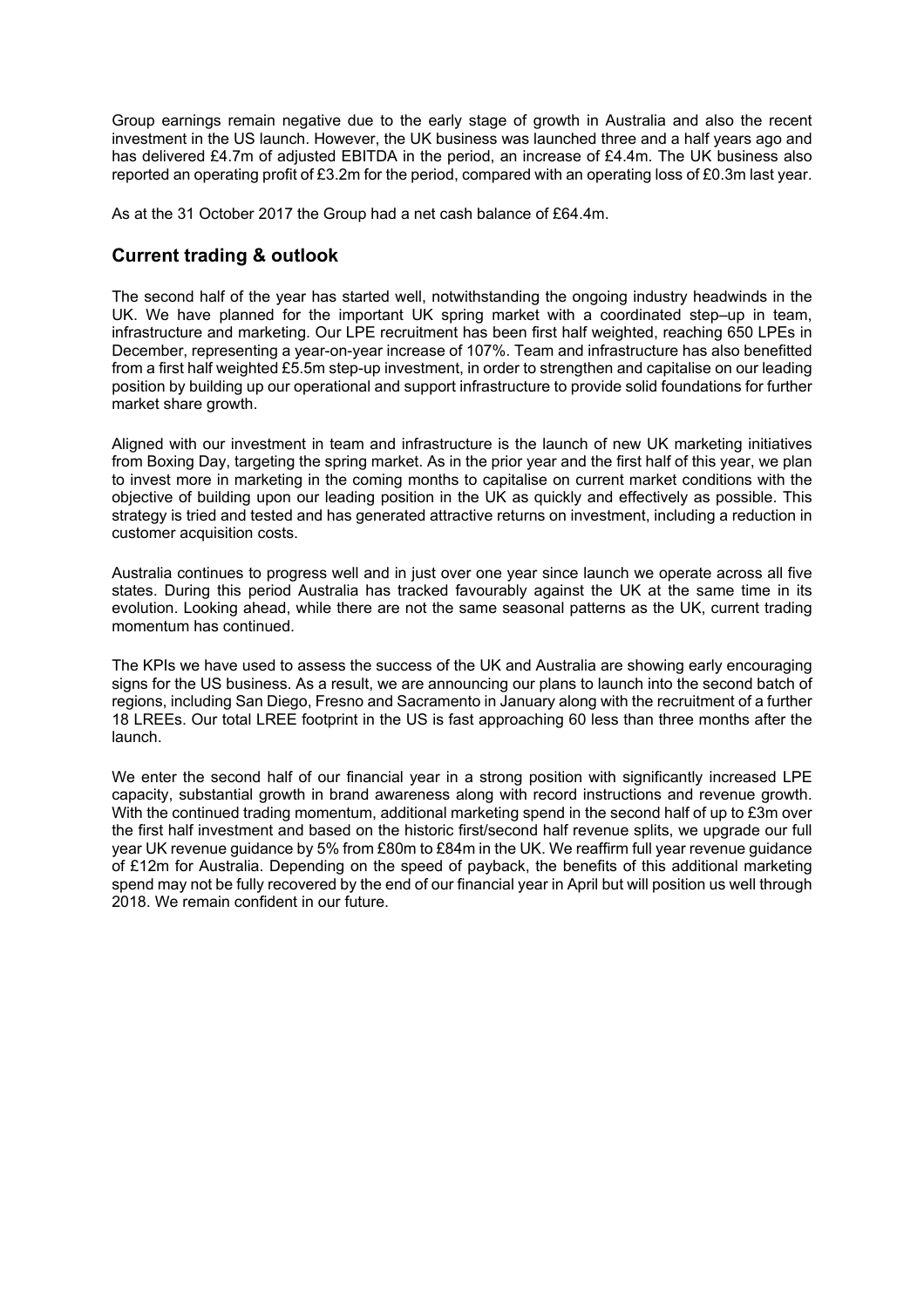#### **Consolidated Statement of comprehensive income For the six months ended 31 October 2017**

|                                                                  | <b>Six</b><br>months<br>ended 31<br><b>October</b><br>2017<br><b>Unaudited</b><br>£000 | <b>Six</b><br>months<br>ended 31<br><b>October</b><br>2016<br><b>Unaudited</b><br>£000 | Year<br>ended<br>30 April<br>2017<br><b>Audited</b><br>£000 |
|------------------------------------------------------------------|----------------------------------------------------------------------------------------|----------------------------------------------------------------------------------------|-------------------------------------------------------------|
| Revenue                                                          | 46,787                                                                                 | 18,714                                                                                 | 46,706                                                      |
| Cost of Sales                                                    | (20, 567)                                                                              | (8, 333)                                                                               | (20, 858)                                                   |
| <b>Gross profit</b>                                              | 26,220                                                                                 | 10,381                                                                                 | 25,848                                                      |
|                                                                  |                                                                                        |                                                                                        |                                                             |
| Administrative and establishment expenses                        | (16, 155)                                                                              | (5, 529)                                                                               | (13, 640)                                                   |
| Sales and marketing costs                                        | (18, 254)                                                                              | (7,652)                                                                                | (18, 219)                                                   |
| Loss from operating activities                                   | (8, 189)                                                                               | (2,800)                                                                                | (6,011)                                                     |
| Loss from operating activities before adjustments in             | (6, 830)                                                                               | (2, 264)                                                                               | (4, 694)                                                    |
| respect of the following:                                        |                                                                                        |                                                                                        |                                                             |
| Amortisation of intangibles                                      | (491)                                                                                  | (135)                                                                                  | (399)                                                       |
| Share based payment charge                                       | (868)                                                                                  | (401)                                                                                  | (917)                                                       |
| Loss from Operating activities                                   | (8, 189)                                                                               | (2,800)                                                                                | (6,011)                                                     |
|                                                                  |                                                                                        |                                                                                        |                                                             |
| Finance income                                                   | 100                                                                                    | 37                                                                                     | 55                                                          |
| Fair value movement In respect of derivatives                    | (103)                                                                                  |                                                                                        | (104)                                                       |
| Loss on ordinary activities before taxation                      | (8, 192)                                                                               | (2,764)                                                                                | (6,060)                                                     |
| Taxation on loss on ordinary activities                          | $\pmb{0}$                                                                              |                                                                                        | 3,054                                                       |
| Loss for the year                                                | (8, 192)                                                                               | (2,764)                                                                                | (3,005)                                                     |
| Items that may be reclassified subsequently to profit or<br>loss |                                                                                        |                                                                                        |                                                             |
| Exchange differences on translation of foreign operations        |                                                                                        | (14)                                                                                   | 116                                                         |
| Total other comprehensive income                                 |                                                                                        | (14)                                                                                   | 116                                                         |
| <b>Total comprehensive loss</b>                                  | (8, 192)                                                                               | (2,778)                                                                                | (2,889)                                                     |
|                                                                  |                                                                                        |                                                                                        |                                                             |
| Basic and diluted loss per share                                 | (3p)                                                                                   | (1p)                                                                                   | (1p)                                                        |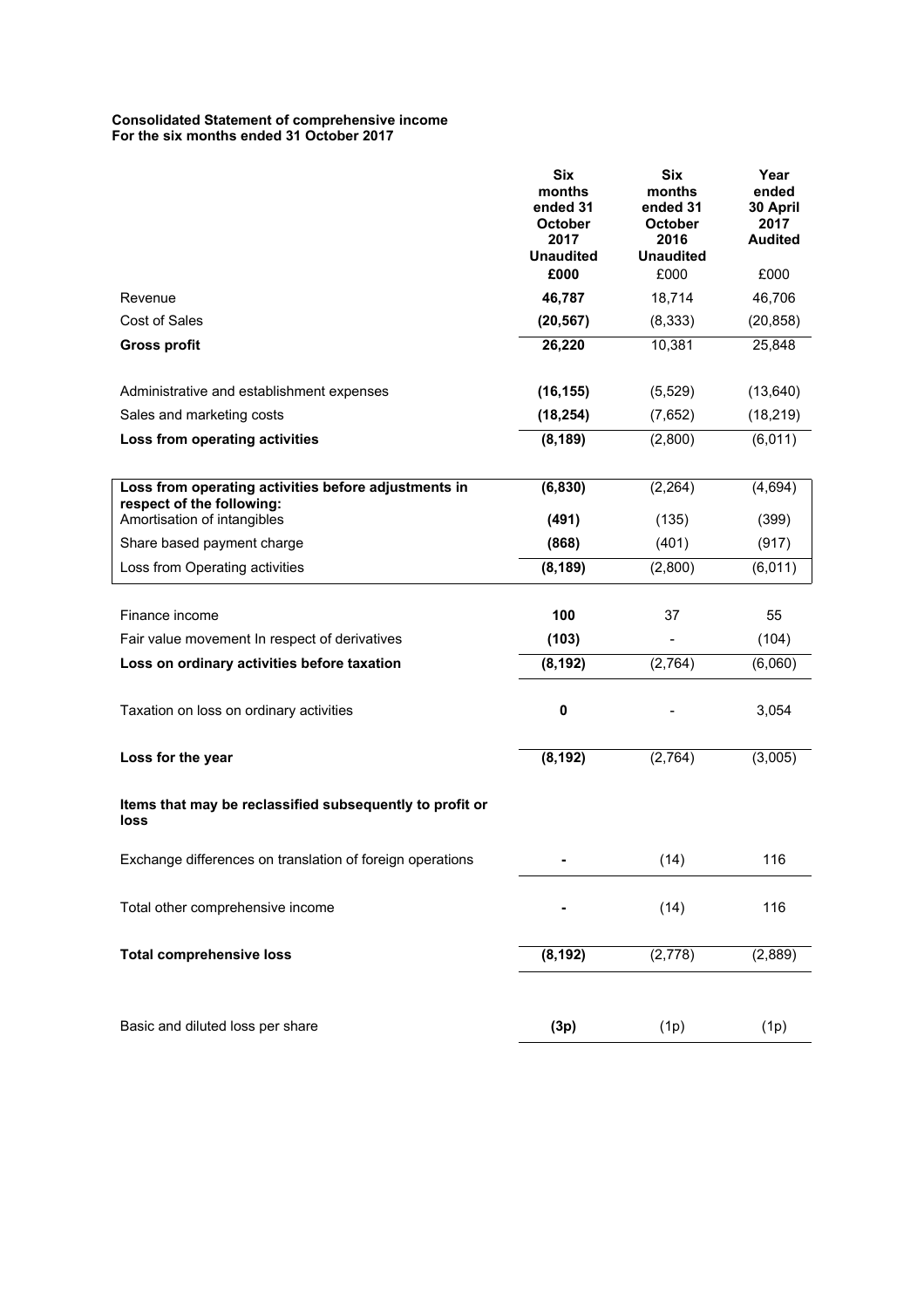#### **Statement of comprehensive income For the six months ended 31 October 2017**

|                                                                                                  | Six months ended 31 October 2017<br><b>Unaudited</b> |            |                          |              | Six months ended 31 October<br>2016 Unaudited |            |                              |              |           |
|--------------------------------------------------------------------------------------------------|------------------------------------------------------|------------|--------------------------|--------------|-----------------------------------------------|------------|------------------------------|--------------|-----------|
|                                                                                                  | £000                                                 | £000       | £000                     | £000         | £000                                          | £000       | £000                         | £000         | £000      |
|                                                                                                  | <b>UK</b>                                            | <b>AUS</b> | <b>USA</b>               | <b>Total</b> | <b>UK</b>                                     | <b>AUS</b> | <b>USA</b>                   | <b>Total</b> |           |
| <b>Revenue</b>                                                                                   | 39,931                                               | 6,754      | 102                      | 46,787       | 18,296                                        | 418        | 0                            | 18,714       | 46,706    |
| Cost of Sales                                                                                    | (17, 382)                                            | (3, 154)   | (31)                     | (20, 567)    | (8, 123)                                      | (210)      | 0                            | (8, 333)     | (20, 858) |
| Gross profit/(loss)                                                                              | 22,549                                               | 3,600      | 71                       | 26,220       | 10,174                                        | 208        | 0                            | 10,381       | 25,848    |
| Administrative and<br>establishment expenses                                                     | (9, 282)                                             | (3,025)    | (3,848)                  | (16, 155)    | (3,828)                                       | (1,701)    | 0                            | (5, 529)     | (13, 640) |
| Sales and marketing costs                                                                        | (10,050)                                             | (5,655)    | (2,549)                  | (18, 254)    | (6, 649)                                      | (1,003)    | 0                            | (7,652)      | (18, 219) |
| Profit/(Loss) from<br>operating activities                                                       | 3,217                                                | (5,080)    | (6, 326)                 | (8, 189)     | (304)                                         | (2, 497)   | 0                            | (2,800)      | (6,011)   |
| Profit/(loss) from operating<br>activities before<br>adjustments in respect of<br>the following: | 4,576                                                | (5,080)    | (6, 326)                 | (6, 830)     | 232                                           | (2, 496)   | 0                            | (2, 264)     | (4,694)   |
| Amortisation of intangibles                                                                      | (491)                                                |            |                          | (491)        | (134)                                         | (1)        | 0                            | (135)        | (399)     |
| Share based payment<br>charge                                                                    | (868)                                                |            |                          | (868)        | (401)                                         | 0          | 0                            | (401)        | (917)     |
| <b>Profit/(loss) from Operating</b><br>activities                                                | 3,217                                                | (5,080)    | (6, 326)                 | (8, 189)     | (304)                                         | (2, 497)   | $\overline{0}$               | (2,800)      | (6,011)   |
| Finance income                                                                                   | 100                                                  |            | $\overline{\phantom{0}}$ | 100          | 36                                            | 0          |                              | 37           | 55        |
| Fair value movement In<br>respect of derivatives                                                 | (103)                                                |            |                          | (103)        |                                               |            |                              |              | (104)     |
| Loss on ordinary activities<br>before taxation                                                   | 3,214                                                | (5,080)    | (6, 326)                 | (8, 192)     | (267)                                         | (2, 497)   | $\qquad \qquad \blacksquare$ | (2,764)      | (6,060)   |
| Taxation on loss on ordinary<br>activities                                                       |                                                      |            |                          | 0            |                                               |            |                              |              | 3,054     |
| Loss for the year                                                                                | 3,214                                                | (5,080)    | (6, 326)                 | (8, 192)     | (267)                                         | (2, 497)   | $\blacksquare$               | (2,764)      | (3,005)   |
| Items that may be<br>reclassified subsequently<br>to profit or loss                              |                                                      |            |                          |              |                                               |            |                              |              |           |
| Exchange differences on<br>translation of foreign<br>operations                                  |                                                      |            |                          | 0            | (14)                                          | 0          | 0                            | (14)         | 116       |
| Total other comprehensive<br>income                                                              | 0                                                    | $\pmb{0}$  | $\pmb{0}$                | 0            | 14                                            |            |                              | 14           | 116       |
| <b>Total comprehensive loss</b>                                                                  | 3,214                                                | (5,080)    | (6, 326)                 | (8, 192)     | (281)                                         | (2, 497)   | 0                            | (2,778)      | (2,889)   |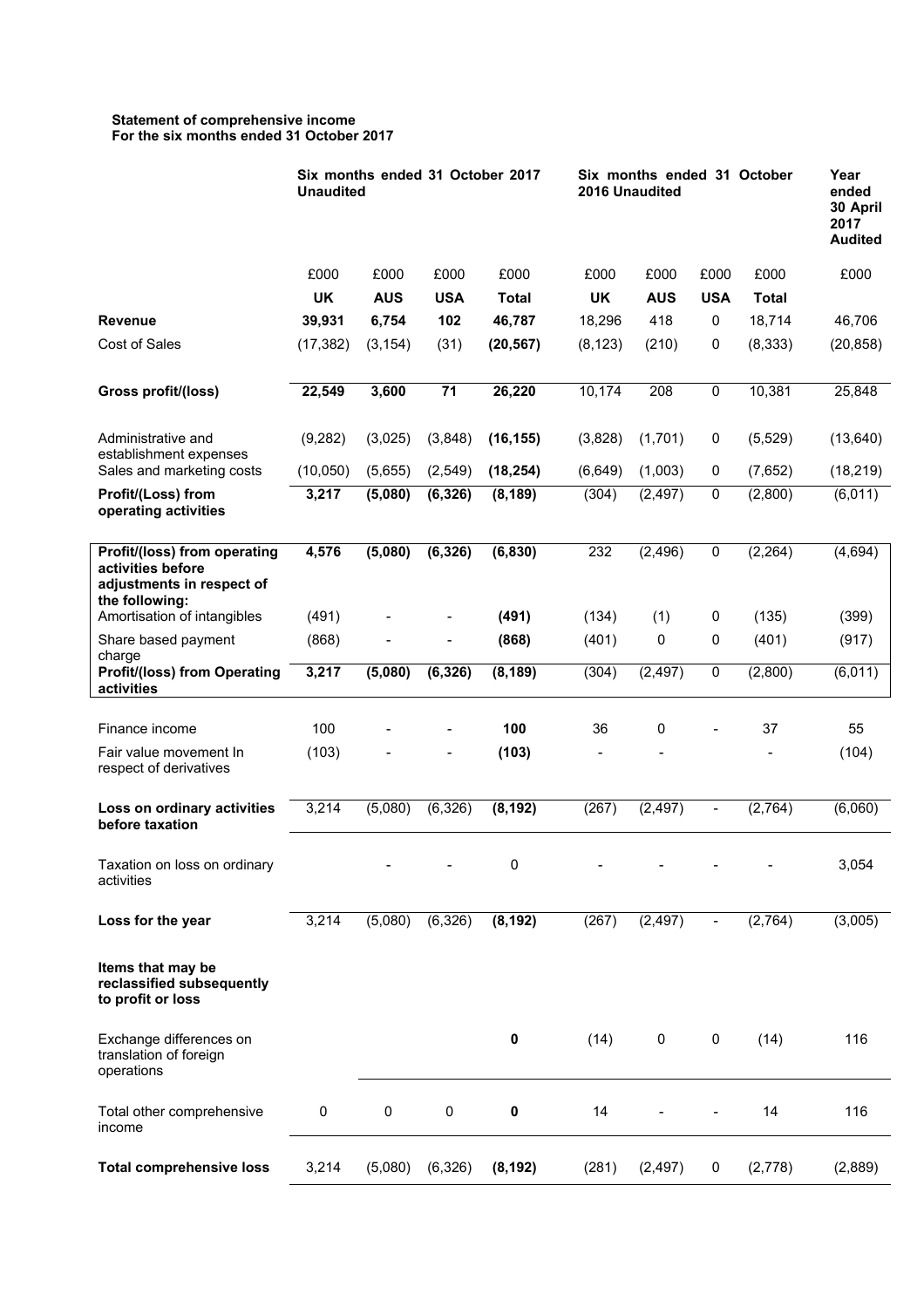#### **Consolidated statement of financial position For the six months ended 31 October 2017**

|                                              | 31 October 2017<br><b>Unaudited</b> | 31 October 2016<br><b>Unaudited</b> | 30 April<br>2017<br><b>Audited</b> |
|----------------------------------------------|-------------------------------------|-------------------------------------|------------------------------------|
|                                              | £000                                | £000                                | £000                               |
| <b>Non-current assets</b>                    |                                     |                                     |                                    |
| Property, plant and equipment                | 1,004                               | 397                                 | 718                                |
| Intangible assets                            | 3,843                               | 918                                 | 2,757                              |
| Goodwill                                     | 2,606                               | 0                                   | 2,606                              |
| Deferred tax asset                           | 3,301                               | 0                                   | 3,087                              |
|                                              | 10,754                              | 1,314                               | 9,168                              |
| <b>Current assets</b>                        |                                     |                                     |                                    |
| Trade and other receivables                  | 5,979                               | 2,405                               | 4,865                              |
| Cash and other cash equivalents              | 64,431                              | 29,064                              | 71,330                             |
|                                              | 70,410                              | 31,470                              | 76,195                             |
| <b>Current liabilities</b>                   |                                     |                                     |                                    |
| Trade and other payables                     | (9, 485)                            | (5, 472)                            | (7, 302)                           |
| Deferred income                              | (2, 477)                            | (1, 129)                            | (2,307)                            |
| Derivative financial instruments             | (207)                               | 0                                   | (104)                              |
|                                              | (12, 169)                           | (6,600)                             | (9,713)                            |
| <b>Net current assets</b>                    | 58,241                              | 24,869                              | 66,482                             |
| <b>Total assets less current liabilities</b> | 68,995                              | 26,184                              | 75,651                             |
| <b>Non-current liabilities</b>               |                                     |                                     |                                    |
| Deferred tax liabilities                     | (458)                               |                                     | (244)                              |
| <b>Net assets</b>                            | 68,537                              | 26,184                              | 75,407                             |
| <b>Equity</b>                                |                                     |                                     |                                    |
| Share Capital                                | 2,718                               | 2,468                               | 2,705                              |
| Share premium                                | 75,341                              | 26,319                              | 74,901                             |
| Share based payments reserve                 | 1,562                               | 732                                 | 694                                |
| Retained earnings                            | (11, 201)                           | (3,321)                             | (3,009)                            |
| Foreign exchange reserve                     | 117                                 | (14)                                | 116                                |
| <b>Total Equity</b>                          | 68,537                              | 26,184                              | 75,407                             |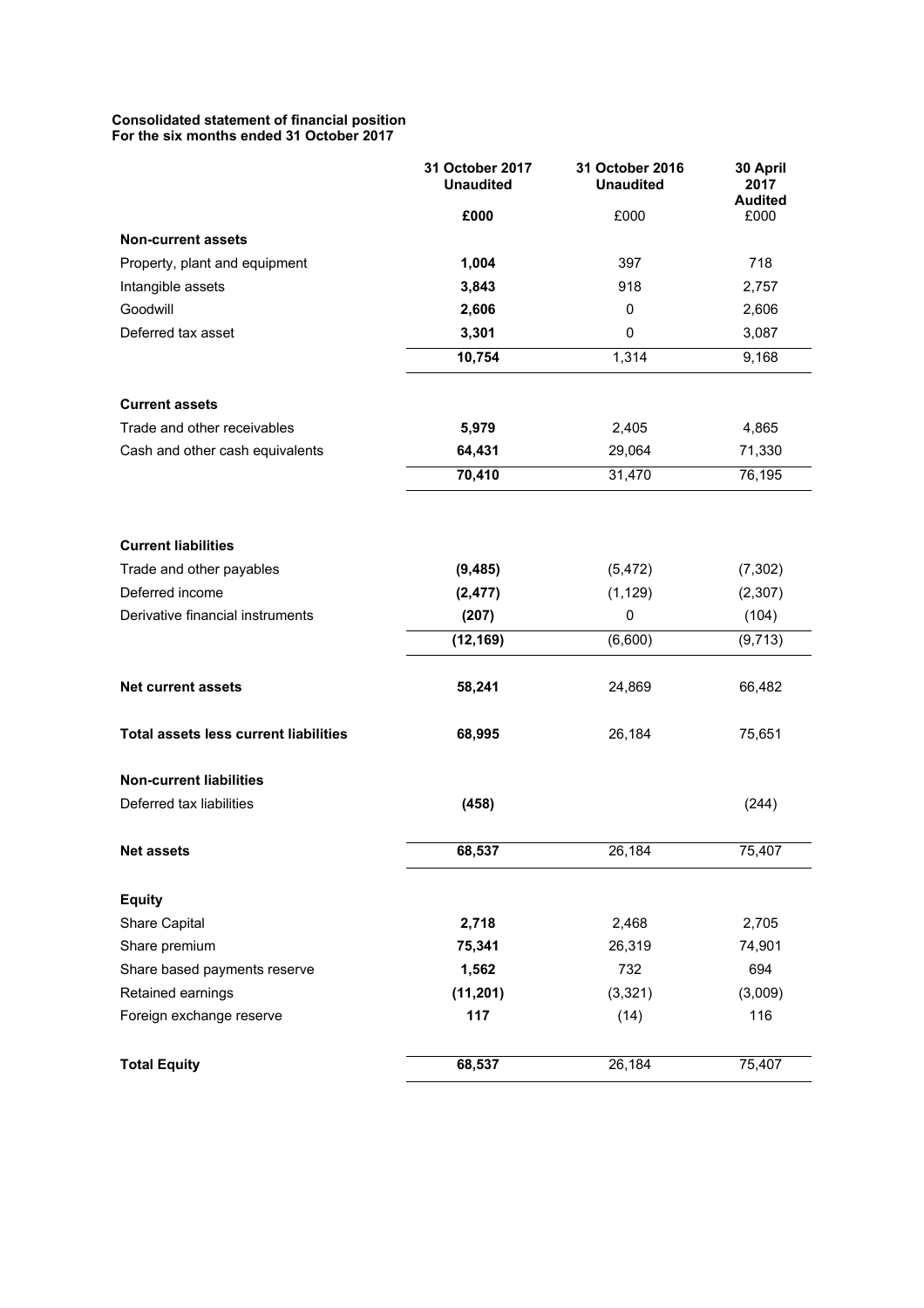#### **Consolidated statement of changes in equity For the six months ended 31 October 2017**

| <b>Unaudited</b>                | <b>Share</b><br>capital | <b>Share</b><br>premium<br>account | <b>Retained</b><br>earnings | <b>Share</b><br>based<br>payment<br>reserve | Foreign<br>exchange<br>reserve | Total<br>equity |
|---------------------------------|-------------------------|------------------------------------|-----------------------------|---------------------------------------------|--------------------------------|-----------------|
|                                 | £000                    | £000                               | £000                        | £000                                        | £000                           | £000            |
| At 1 May 2017                   | 2,705                   | 74,901                             | (3,009)                     | 694                                         | 116                            | 75,407          |
| Exercise of options             | 13                      | 440                                |                             |                                             | $\blacksquare$                 | 453             |
| Share based payment charge      |                         |                                    |                             | 868                                         | $\blacksquare$                 | 868             |
| Foreign exchange translation    |                         |                                    |                             |                                             | 1                              | 1               |
| <b>Transactions with owners</b> | 13                      | 440                                |                             | 868                                         | 1                              | 1,322           |
| Loss for the period             |                         |                                    | (8, 192)                    |                                             |                                | (8, 192)        |
| <b>Total comprehensive loss</b> |                         |                                    | (8, 192)                    |                                             | -                              | (8, 192)        |
| At 31 October 2017              | 2,718                   | 75,341                             | (11,201)                    | 1,562                                       | 117                            | 68,537          |

# **For the period ended 31 October 2016**

| <b>Unaudited</b>                | <b>Share</b><br>capital | <b>Share</b><br>premium<br>account | <b>Retained</b><br>earnings | <b>Share</b><br>based<br>payment<br>reserve | Foreign<br>exchange<br>reserve | <b>Total</b><br>equity   |
|---------------------------------|-------------------------|------------------------------------|-----------------------------|---------------------------------------------|--------------------------------|--------------------------|
|                                 | £000                    | £000                               | £000                        | £000                                        | £000                           | £000                     |
| At 1 May 2016                   | 2,403                   | 25,887                             | (558)                       | 331                                         |                                | 28,063                   |
| Exercise of options             | 61                      | 403                                |                             |                                             |                                | 464                      |
| Exercise of warrants            | 5                       | 29                                 |                             | -                                           |                                | 34                       |
| Share based payment charge      | -                       | $\overline{\phantom{0}}$           |                             | 401                                         |                                | 401                      |
|                                 |                         | -                                  |                             | -                                           |                                | $\overline{\phantom{0}}$ |
| <b>Transactions with owners</b> | 65                      | 432                                |                             | 401                                         |                                | 899                      |
| Loss for the period             |                         |                                    | (2,764)                     |                                             |                                | (2,764)                  |
| Foreign exchange translation    |                         |                                    |                             |                                             | (14)                           | (14)                     |
| <b>Total comprehensive loss</b> | -                       | -                                  | (2,764)                     | $\overline{\phantom{0}}$                    | (14)                           | (2,778)                  |
| At 31 October 2016              | 2,468                   | 26,319                             | (3,321)                     | 732                                         | (14)                           | 26,184                   |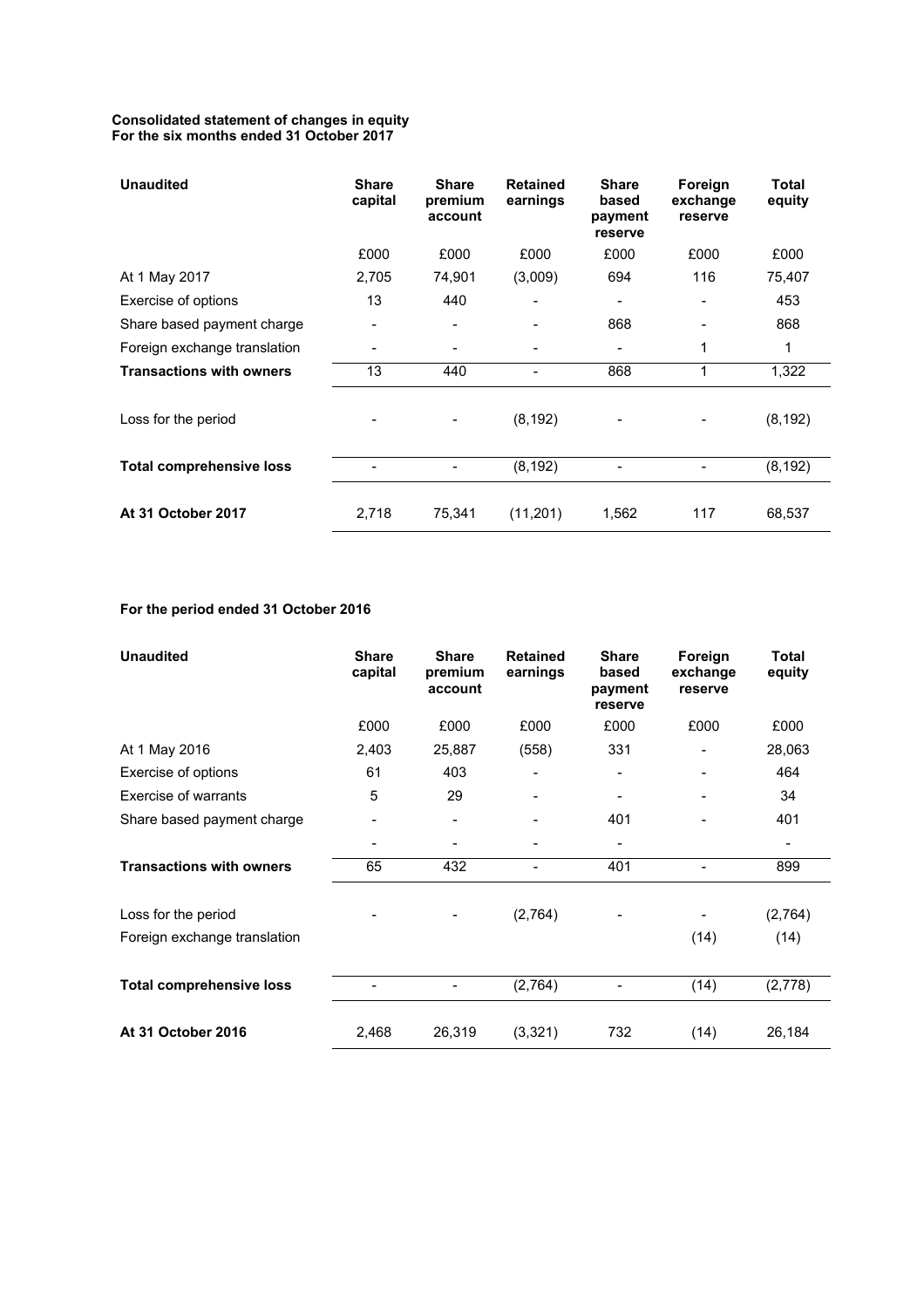#### **For the year ended 30 April 2017**

| <b>Audited</b>                       | Share<br>capital         | Share<br>premium<br>account | Retained<br>earnings | Share<br>based<br>payment<br>reserve | Foreign<br>exchange<br>reserve | Total<br>equity |
|--------------------------------------|--------------------------|-----------------------------|----------------------|--------------------------------------|--------------------------------|-----------------|
|                                      | £000                     | £000                        | £000                 | £000                                 | £000                           | £000            |
| At 1 May 2016                        | 2,403                    | 25,887                      | (558)                | 331                                  |                                | 28,063          |
| <b>Issue of shares</b>               | 227                      | 49,773                      |                      |                                      |                                | 50,000          |
| Cost of share premium                | $\overline{\phantom{a}}$ | (1, 210)                    |                      |                                      |                                | (1,210)         |
| <b>Exercise of options</b>           | 75                       | 450                         | 555                  | (555)                                |                                | 525             |
| Share based payment charge           | $\overline{\phantom{a}}$ | -                           | -                    | 917                                  |                                | 917             |
| <b>Transactions with owners</b>      | 302                      | 49,013                      | 555                  | 363                                  |                                | 50,233          |
| Loss for the year                    |                          |                             | (3,005)              |                                      |                                | (3,005)         |
| <b>Exchange differences on</b>       |                          |                             |                      |                                      |                                |                 |
| translation of foreign<br>operations |                          |                             |                      |                                      | 116                            | 116             |
| <b>Total comprehensive loss</b>      |                          |                             | (3,005)              |                                      | 116                            | (2,889)         |
| At 30 April 2017                     | 2,705                    | 74,901                      | (3,009)              | 694                                  | 116                            | 75,407          |

#### **Consolidated Statement of cash flows For the six months ended 31 October 2017**

|                                                          | <b>Six months</b><br>ended 31<br>October 2017<br><b>Unaudited</b> | <b>Six months</b><br>ended 31<br>October 2016<br><b>Unaudited</b> | Year ended 30<br>April 2017<br><b>Audited</b> |
|----------------------------------------------------------|-------------------------------------------------------------------|-------------------------------------------------------------------|-----------------------------------------------|
|                                                          | £000                                                              | £000                                                              | £000                                          |
| <b>Cash flows from Operating activities</b>              |                                                                   |                                                                   |                                               |
| Loss for the period after taxation                       | (8, 192)                                                          | (2,764)                                                           | (3,005)                                       |
| Adjustments for:                                         |                                                                   |                                                                   |                                               |
| Amortisation of intangible assets                        | 491                                                               | 135                                                               | 399                                           |
| Depreciation                                             | 184                                                               | 58                                                                | 166                                           |
| Loss on disposal of fixed assets                         |                                                                   |                                                                   | 2                                             |
| Share based payment charge                               | 868                                                               | 401                                                               | 917                                           |
| Non-designated foreign exchange forward<br>contracts     | 103                                                               |                                                                   | 104                                           |
| Deferred taxation                                        | $\mathbf{0}$                                                      |                                                                   | (3,054)                                       |
| Operating cash flow before changes in<br>working capital | (6, 546)                                                          | (2, 169)                                                          | (4, 471)                                      |
| Movement in trade and other receivables                  | (1, 113)                                                          | 565                                                               | (1,707)                                       |
| Movement in trade and other payables                     | 2.183                                                             | 246                                                               | 1,574                                         |
| Movement in deferred income                              | 170                                                               | 368                                                               | 1,546                                         |
| Net cash outflow from operating operations               | (5,306)                                                           | (990)                                                             | (3,057)                                       |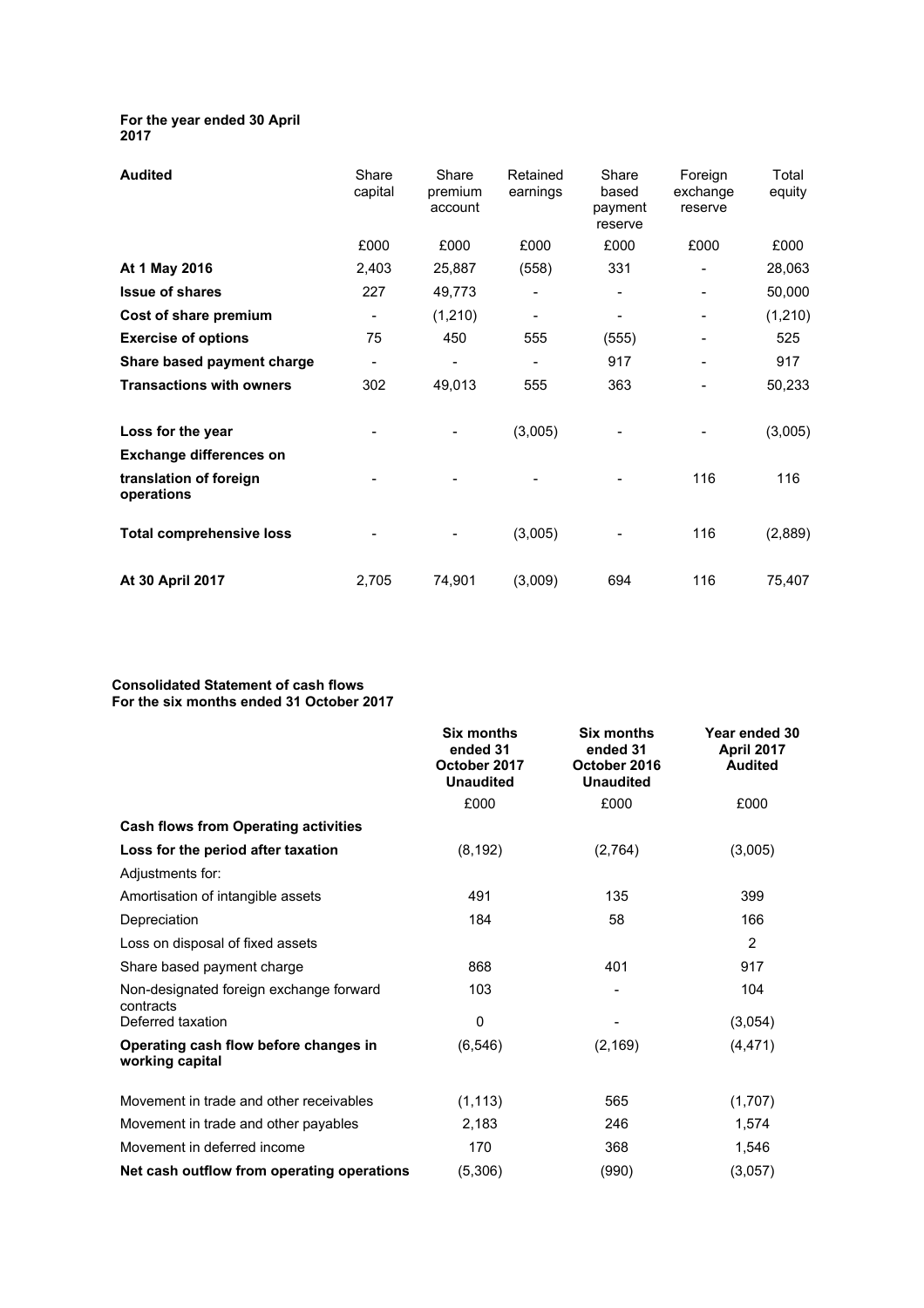| Cash flow from investing activities                    |          |          |          |
|--------------------------------------------------------|----------|----------|----------|
| Purchase of property, plant and equipment              | (470)    | (238)    | (586)    |
| Proceeds from sale of property, plant and<br>equipment |          |          | 1        |
| Development expenditure capitalised                    | (1, 577) | (682)    | (1, 422) |
| Purchase of intangible assets                          | 0        |          | (195)    |
| Acquisition of subsidiary net of cash acquired         |          |          | (3,295)  |
| Net cash outflow from investing activities             | (2,047)  | (919)    | (5, 496) |
| <b>Cash flow from financing activities</b>             |          |          |          |
| Issue of shares                                        | 453      | 497      | 50,525   |
| Cost of issue of shares                                |          |          | (1, 210) |
| Net cash flow from financing activities                | 453      | 497      | 49,316   |
| Net increase in cash and cash equivalents              | (6,900)  | (1, 412) | 40,763   |
| Effect of foreign exchange rates changes               | 1        | 0        | 91       |
| Cash and cash equivalents at beginning of<br>year      | 71,330   | 30,476   | 30,476   |
| Cash and cash equivalents at the end of<br>the year    | 64,431   | 29,064   | 71,330   |

#### **Notes to the financial statements**

#### **1. Basis of preparation**

Purplebricks Group plc is incorporated and domiciled in the United Kingdom.

The interim unaudited financial statements for the six month period ended 31 October 2017 (including the unaudited comparatives for the six month period ended 31 October 2016 and the audited comparatives for the year ended 30 April 2017) were approved by the board of directors on 12 December 2017. Under the Security Regulations Act of the EU, amendments to the financial statements are not permitted after they have been approved.

It should be noted that accounting estimates and assumptions are used in the preparation of the interim financial information. Although these estimates are based on management's best knowledge and judgement of current events, actual results may ultimately differ from those estimates. The interim financial statements have been prepared using the accounting policies as described in the year-end financial statements.

The interim financial information contained within this report does not constitute statutory accounts as defined in the Companies Act 2006, section 434. The full accounts for the year ended 30 April 2017 received an unqualified report from the auditors and did not contain a statement under Section 498 of the Companies Act 2006.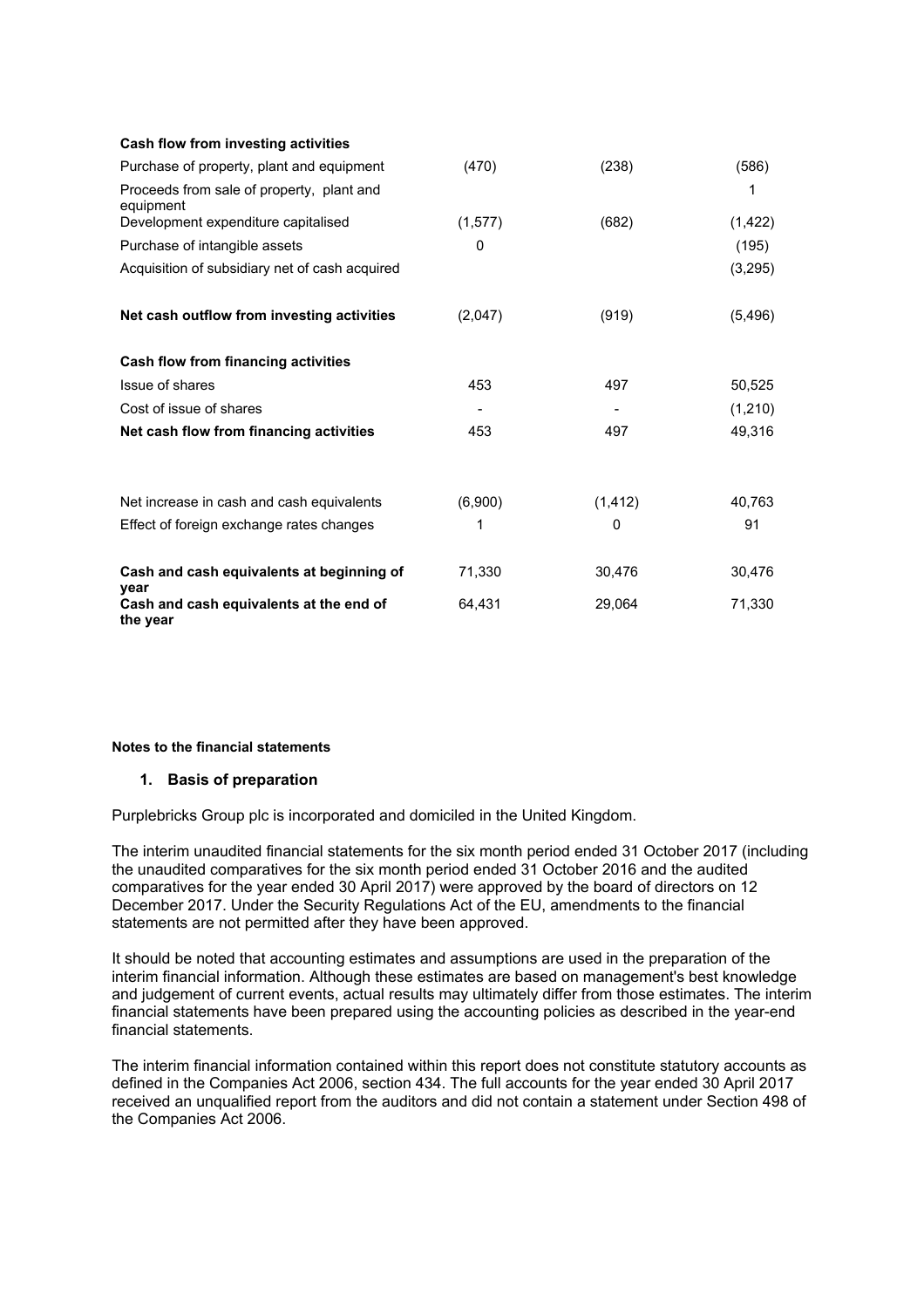#### **2. Segmental reporting**

The Company is managed as a single division, providing services relating to the sale of properties. The financial information reviewed by the board is materially the same as that reported under IFR

During the period, no one customer contributed greater than 10% of the Company's revenues. (six month period ended 31 October 2016: none, year ended 30 April 2017: none)

|                                    | H1 2018   |       |            |                     | H1 2017          |       |            |                     |
|------------------------------------|-----------|-------|------------|---------------------|------------------|-------|------------|---------------------|
|                                    | <b>UK</b> | Aus   | <b>USA</b> | <b>Consolidated</b> | <b>UK</b>        | Aus   | <b>USA</b> | <b>Consolidated</b> |
|                                    | £m        | £m    | £m         | £m                  | £m               | £m    | £m         | £m                  |
| Revenue                            | 39.9      | 6.8   | 0.1        | 46.8                | 18.3             | 0.4   | 0.0        | 18.7                |
| Cost of sales                      | (17.4)    | (3.2) | (0.0)      | (20.6)              | (8.1)            | (0.2) | 0.0        | (8.3)               |
|                                    |           |       |            |                     |                  |       |            |                     |
| <b>Gross Profit</b>                | 22.5      | 3.6   | 0.1        | 26.2                | 10.2             | 0.2   | 0.0        | 10.4                |
| <b>Gross Profit Margin</b>         | 56.5%     | 53.3% | 69.6%      | 56.0%               | 55.6%            | 49.7% | 0.0%       | 55.5%               |
| Administrative<br>expenses         | (9.3)     | (3.0) | (3.8)      | (16.2)              | (3.8)            | (1.7) | 0.0        | (5.5)               |
| Sales and marketing<br>costs       | (10.1)    | (5.7) | (2.5)      | (18.3)              | (6.6)            | (1.0) | 0.0        | (7.7)               |
| <b>Operating profit/(</b><br>loss) | 3.2       | (5.1) | (6.3)      | (8.2)               | (0.3)            | (2.5) | 0.0        | (2.8)               |
| Finance<br>income/(expenses)       | (0.0)     | 0.0   | 0.0        | (0.0)               | 0.0              | 0.0   | 0.0        | 0.0                 |
| Profit/(loss) before<br>tax        | 3.2       | (5.1) | (6.3)      | (8.2)               | (0.3)            | (2.5) | 0.0        | (2.8)               |
| Depreciation and<br>Amortisation   | 0.6       | 0.0   | 0.0        | 0.7                 | 0.2              | 0.0   | 0.0        | 0.2                 |
|                                    |           |       |            |                     |                  |       |            |                     |
| <b>EBITDA</b>                      | 3.9       | (5.1) | (6.3)      | (7.5)               | (0.1)            | (2.5) | 0.0        | (2.6)               |
| Share based payments<br>charge     | 0.9       | 0.0   | 0.0        | 0.9                 | 0.4              | 0.0   | 0.0        | (0.4)               |
| <b>Adjusted EBITDA*</b>            | 4.7       | (5.1) | (6.3)      | (6.6)               | $\overline{0.3}$ | (2.5) | 0.0        | (2.2)               |

**\*** Defined by the Group as profit / (loss) before net finance costs, tax, depreciation, amortisation and share based payment charges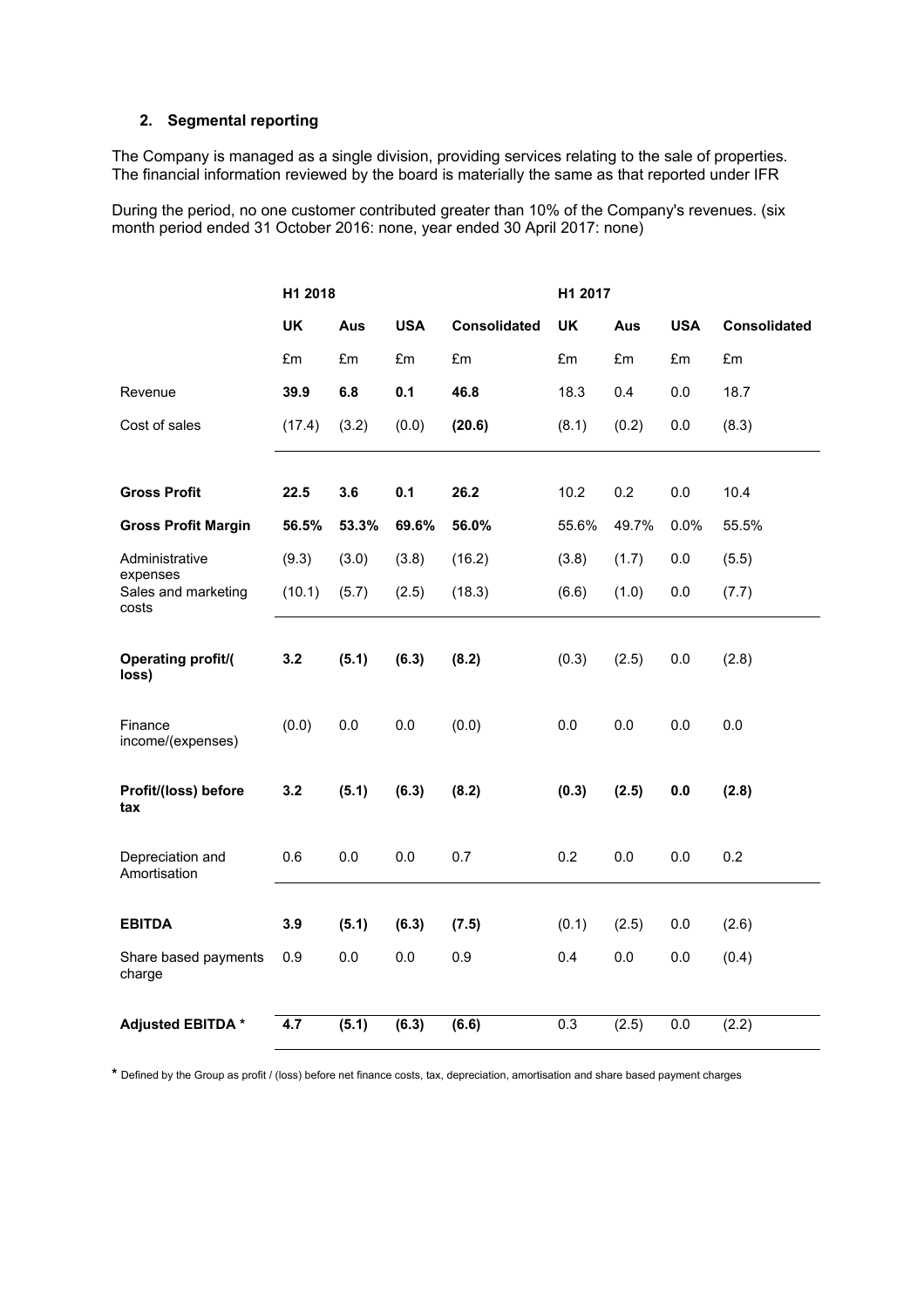#### **3. Share-based payments**

The Company operates an HMRC approved executive management incentive plan (EMI), an employee share ownership plan (ESOP) and a licensee share option plan (LSOP). Under these plans, a total of 11 schemes have been granted, of which a total of 10 schemes are currently operating.

The vesting conditions for schemes 1, 2 and 4 are based on length of service, with 25% of the options vesting on or after the 12 month anniversary of the employee's start date, and a further 6.25% vesting every three months thereafter so that options vest in full on the 48 month anniversary of the employee or licensee's start date.

The vesting conditions for schemes 5 to 11 are based on future service from the date of grant, with 25% of the options vesting on or after either the 12 or 24 month anniversary of the grant, and a further 6.25% vesting every three months thereafter so that options vest in full on either the 48 or 60 month anniversary of the date of grant to the employee or the licensee.

Details of the total number of shares under option at the period end and conditions on qualification and exercise are set out below:

| Grant<br><b>Date</b> | <b>Scheme</b><br>No | <b>Employees</b><br>and/or<br><b>Licensees</b><br>entitled | Number of<br>options | <b>Performance</b><br>conditions | <b>Type</b> | <b>Exercise</b><br>price (P) | <b>Earliest</b><br>exercise date |
|----------------------|---------------------|------------------------------------------------------------|----------------------|----------------------------------|-------------|------------------------------|----------------------------------|
|                      |                     |                                                            |                      |                                  |             |                              |                                  |
| 09/01/2015           | 1                   | 14                                                         | 205,954              | Length of service                | EMI         | £0.01                        | 09/01/2015                       |
| 10/07/2015           | $\mathcal{P}$       | 10                                                         | 1,057,140            | Length of service                | EMI         | £0.13                        | 10/07/2015                       |
| 10/08/2015           | 4                   | 11                                                         | 314,008              | Length of service                | EMI         | £0.13                        | 10/08/2015                       |
| 06/11/2015           | 5                   | 8                                                          | 4,103,698            | Length of service                | EMI         | £0.01                        | 06/11/2016                       |
| 29/06/2016           | 6                   | 65                                                         | 4,684,697            | Length of service                | ESOP/LSOP   | £1.29                        | 29/06/2017                       |
| 05/12/2016           | 7                   | 184                                                        | 3,496,250            | Length of service                | ESOP/LSOP   | £1.25                        | 05/12/2017                       |
| 04/01/2017           | 8                   | 3                                                          | 1,600,000            | Length of service                | <b>ESOP</b> | £1.40                        | 04/01/2018                       |
| 05/03/2017           | 9                   | 164                                                        | 2,402,000            | Length of service                | ESOP/LSOP   | £3.10                        | 05/03/2018                       |
| 29/06/2017           | 10                  | $\overline{2}$                                             | 1.400.000            | Length of service                | <b>ESOP</b> | £3.05                        | 29/06/2018                       |
| 06/09/2017           | 11                  | 59                                                         | 943,000              | Length of service                | ESOP/LSOP   | £4.69                        | 06/09/2018                       |

The number of employees and/or licensees have been updated for schemes 7 and 9 due to a previous inconsistency between the disclosure in the annual report and the internal company records and communications made to option holders at the time of grant.

1,255,798 share options were exercised during the period (31/10/16 : 6,053,540). The number and weighted average exercise price of share options are as follows:

|                                       | 31/10/2017<br>Weighted<br>Average<br>exercise<br>price | 31/10/2017<br>Number of<br>options (no.) | 31/10/2016<br>Weighted<br>Average<br>exercise<br>price | 31/10/2016<br>Number of<br>options<br>(no.) | 30/04/2017<br>Weighted<br>Average<br>exercise<br>price | 30/04/2017<br>Number of<br>options<br>(no.) |
|---------------------------------------|--------------------------------------------------------|------------------------------------------|--------------------------------------------------------|---------------------------------------------|--------------------------------------------------------|---------------------------------------------|
| Outstanding at start of<br>period     | £0.04                                                  | 19.715.516                               | £0.04                                                  | 14.256.427                                  | £0.04                                                  | 14.256.430                                  |
| <b>Granted during the</b><br>period   | £3.71                                                  | 2.343.000                                | £1.29                                                  | 5.079.500                                   | £1.62                                                  | 12,580,500                                  |
| <b>Exercised during the</b><br>period | £0.36                                                  | (1,255,798)                              | £0.07                                                  | (6,053,540)                                 | £0.07                                                  | (7, 121, 414)                               |
| Net lapses during the<br>period       | £1.54                                                  | (595, 970)                               | £1.29                                                  | (62, 500)                                   |                                                        |                                             |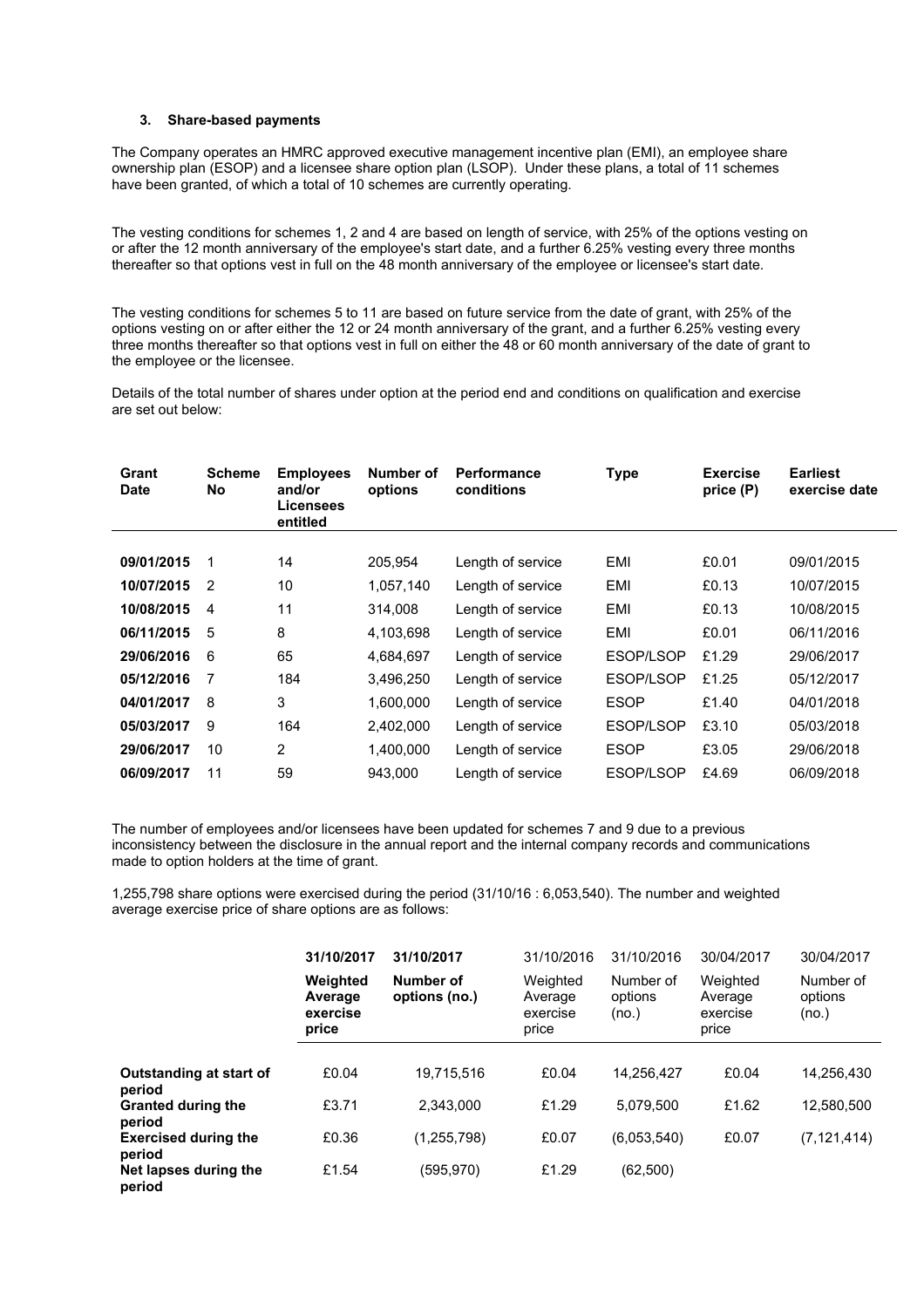| Outstanding at end of<br>period | £1.44 | 20.206.748 | £0.56 | 13.219.887 | £1.04 | 19.715.516 |
|---------------------------------|-------|------------|-------|------------|-------|------------|
| Exercisable at end of<br>period | £0.32 | 3.129.011  | £0.23 | 432.165    | £0.05 | 2.364.068  |

The weighted average remaining contractual life of the options is 8.8 years.

Options outstanding at 31 October 2017 for schemes 1 and 5 have an exercise price of £0.01 (31 October 2016: £0.01). The weighted average remaining contractual life of the options is 8.0 years (31 October 2016: 8.9 years).

Options outstanding at 31 October 2017 for schemes 2 and 4 have an exercise price of £0.13 (31 October 2016: £0.13). The weighted average remaining contractual life of the options is 7.5 years (31 October 2016: 8.9 years).

Options outstanding at 31 October 2017 for scheme 6 have an exercise price of £1.29 (31 October 2016: £1.29). The weighted average remaining contractual life of the options is 8.7 years (31 October 2016: 8.9 years).

Options outstanding at 31 October 2017 for scheme 7 have an exercise price of £1.25 (31 October 2016: not applicable). The weighted average remaining contractual life of the options is 9.1 years (31 October 2016: not applicable).

Options outstanding at 31 October 2017 for scheme 8 have an exercise price of £1.40 (31 October 2016: not applicable). The weighted average remaining contractual life of the options is 9.2 years (31 October 2016: not applicable).

Options outstanding at 31 October 2017 for scheme 9 have an exercise price of £3.10 (31 October 2016: not applicable). The weighted average remaining contractual life of the options is 9.3 years (31 October 2016: not applicable).

Options outstanding at 31 October 2017 for scheme 10 have an exercise price of £3.05 (31 October 2016: not applicable). The weighted average remaining contractual life of the options is 9.7 years (31 October 2016: not applicable).

Options outstanding at 31 October 2017 for scheme 7 have an exercise price of £4.69 (31 October 2016: not applicable). The weighted average remaining contractual life of the options is 9.9 years (31 October 2016: not applicable).

#### **Fair value assumptions of share-based payments**

The fair value of services received in return for share options granted is measured by reference to the fair value of share options granted. The estimate of fair value is measured using the Black-Scholes model. Details of the fair value of share options granted in the period and the prior period, together with the assumptions used in determining the fair value are summarised below.

|                                                              | 31/10/2017       | 31/10/2016 | 30/04/2017 |
|--------------------------------------------------------------|------------------|------------|------------|
|                                                              | <b>Unaudited</b> | Unaudited  | Audited    |
| Weighted average share price at the date of grant            | £4.40            | £1.29      | £1.62      |
| Weighted average exercise price                              | £3.71            | £1.29      | £1.62      |
| Weighted average contractual life (years)                    | 10               | 10         | 10         |
| Weighted average expected volatility                         | 27%              | 27%        | 27%        |
| Weighted average risk free interest rate                     | 1.50%            | 1.50%      | 1.50%      |
| Total weighted average fair value of options granted (£'000) | £3.268           | £2.908     | £20,334    |